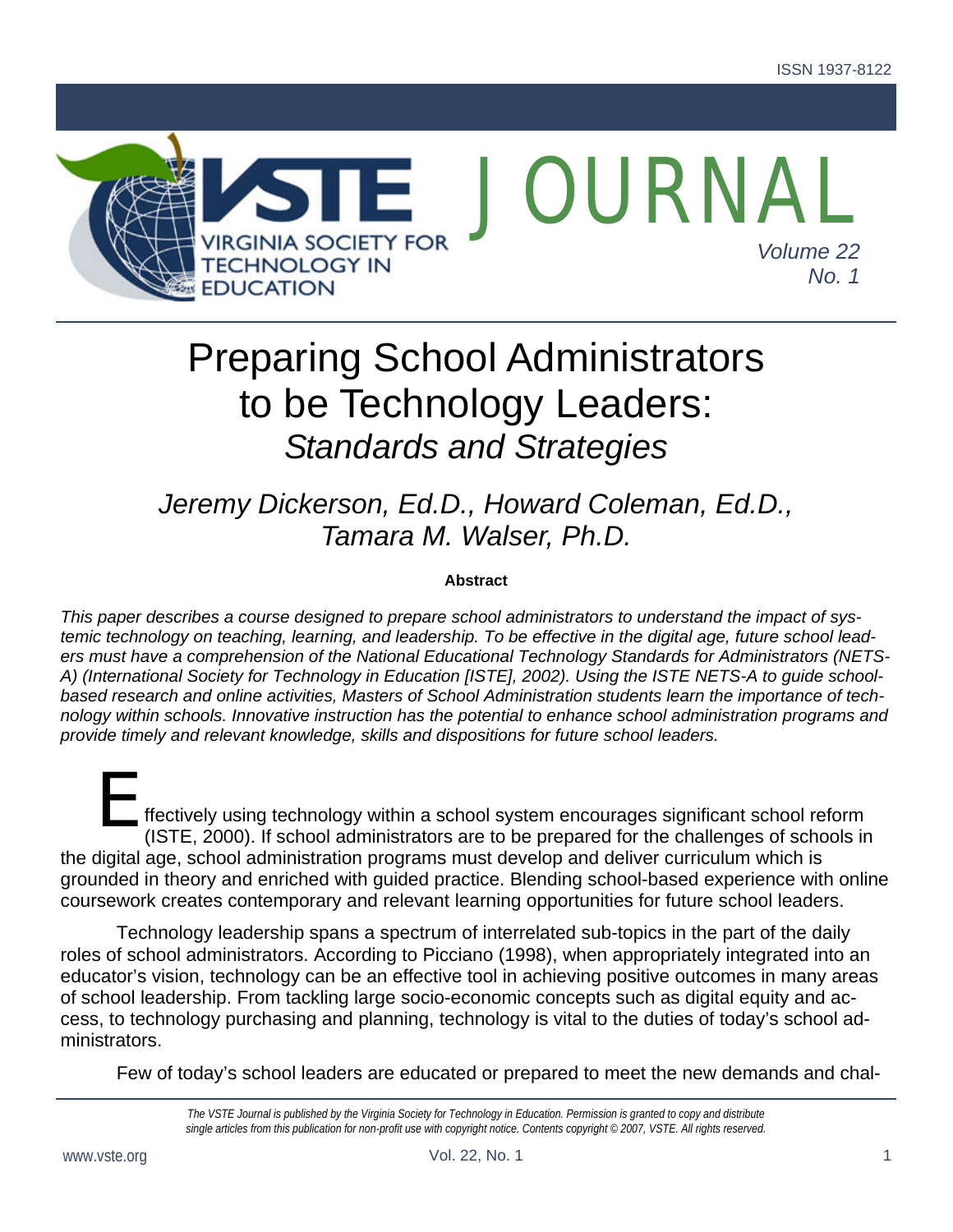

lenges of modern school environments (National Center for Education Statistics, 2005). The Education Schools Project (Levine, 2005) suggests that many school administrators are educated for jobs that no longer exist. In addition, this report reveals that a large percentage of school administration programs pay insufficient attention to clinical education and the technology skills which are appropriate for today's schools (p. 23). There is an apparent disconnect between many school administration programs and the skills educational leaders need to effectively lead and manage modern public schools. Responding to legislative and regulatory demands, graduate schools of education typically offer a menu of courses that may or may not be relevant to the day-to-day realities of school leadership (Broad Foundation, 2003).

 Understanding information and integration literacy skills in technology is critical for school administrators to effectively support instructional practices which promote high student achievement. Information literacy includes knowing how to find, analyze and use information, while integration literacy encompasses the ability to use computers and other technologies combined with a variety of instructional strategies to enhance student and teacher achievement (Shelly, Cashman, & Gunter, 2006). School administrators who are competent in information and integration literacy have the abilities and the skills to transform schools and facilitate academic success.

 The International Society for Technology in Education (ISTE) has developed the National Educational Technology Standards (NETS) for students, teachers and administrators (NETS – S, T, & A). The NETS-A standards are designed to guide educational leaders in addressing the essential conditions for the effective use of technology in K-12 education. These standards support the argument for the integration of technology into school administration programs. In addition, the Technology Standards for School Administrators Collaborative (TSSA, 2001) is leading an initiative to develop a national consensus on technology standards for future school leaders. The TSSA Collaborative is committed to producing a set of standards necessary for school administrators to ensure effective use of technology in schools (TSSA, 2001). Together, the ISTE NETS-A and the TSSA Collaborative provides support for integrating technology. These organizations specifically outline the need for school administrators to assume technology leadership roles in public schools. These standards are valuable in helping school administrators develop a vision, conduct evaluations, assist teachers, and guide student learning.

#### *A Blended Approach: ISTE Standards, Online Activities, and Face-to-Face Discussions*

In 2006, The University of North Carolina Wilmington (UNCW) School of Education developed and implemented a course titled "Technology for School Leaders." This course provides Master of School Administration (MSA) students with the knowledge, skills and dispositions needed to effectively lead schools in the digital age through the integration of the ISTE NETS-A standards. "Technology for School Leaders" is designed to facilitate MSA students' internalization of the NETS-A standards through contextualized site-based experiences. Students receive approximately 75% of course instruction online as they complete assignments and projects in a school. Many students are practicing teachers and use their own schools as the setting. Students who are not practicing teachers can seek site-based placements on their own, team with a classmate or seek placement assis-

*The VSTE Journal is published by the Virginia Society for Technology in Education. Permission is granted to copy and distribute single articles from this publication for non-profit use with copyright notice. Contents copyright © 2007, VSTE All rights reserved.*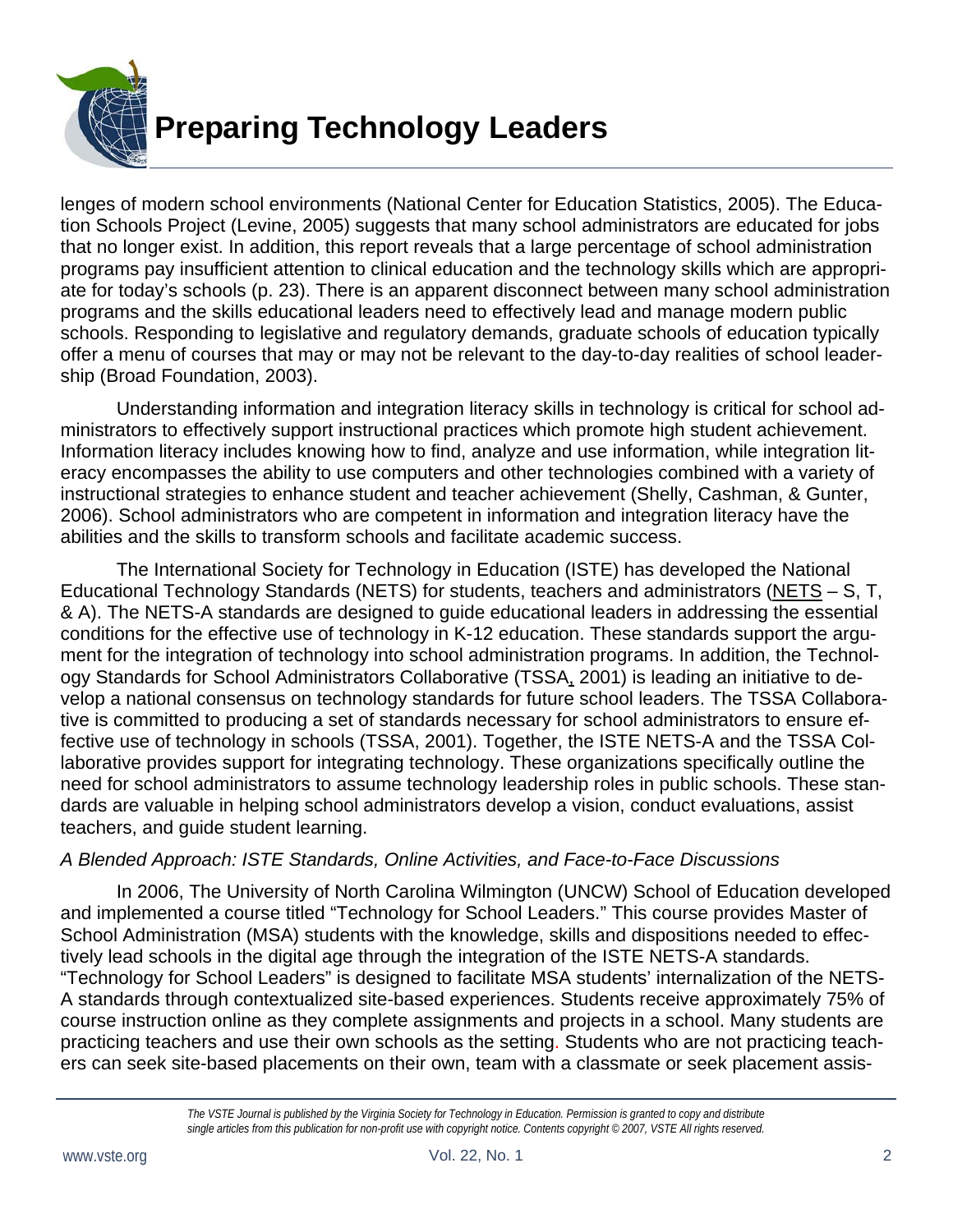

tance from their instructor.

The six NETS-A standards are the basis for six units of instruction and all assignments. Each unit is organized around a standard and includes a school-based research project. For each standard, students complete an activity (or series of activities) from a NETS-A workbook titled *Self-Assessment Activities for School Administrators: A Companion to Making Technology Standards Work for You* (Brooks-Young, 2004). The activities require analytic and evaluative skills as students gather and review information, reflect on practice, and gain insight on implications for school leaders. For each standard, students answer the following questions:

- 1. Is the (NETS-A) standard in question being met?
- 2. What school-based evidences suggest your position of the standard being met?
- 3. What methods were used to research information concerning the standard?
- 4. Based on the findings and the current conditions within the school, what suggestions should be made in order to improve or maintain the meeting of the standard?

This process also includes;

- Discussions or interviews with current school administrators
- Discussions or interviews with school/district technology personnel (technicians, etc.)
- Review of school technology plans and documentation
- Discussions or interviews with teachers & students
- Discussions or interviews with media specialists
- Analysis of student achievement data
- Review of technology products and licensing documentation
- Observations of technology enhanced lessons
- Observations and analysis of facilities such as computer labs, office equipment and school networking systems

Using the NETS-A standards as a guide, these authentic investigations are opportunities for students to analyze real school conditions. Data analysis, findings, and conclusions are more meaningful since they are usually drawn from schools where MSA students work. As a result, students become more knowledgeable of the strengths and weaknesses of technology in their schools and they internalize the standards as they conduct their research and complete their activities.

Approximately 75% of course instruction is online. Four face-to-face class meetings are scheduled during the semester. These face-to-face meetings are designed for students to network, debrief, and receive teacher-directed instruction as needed. During these meetings, students share insights, ideas and issues stemming from their research and activities. These meetings also serve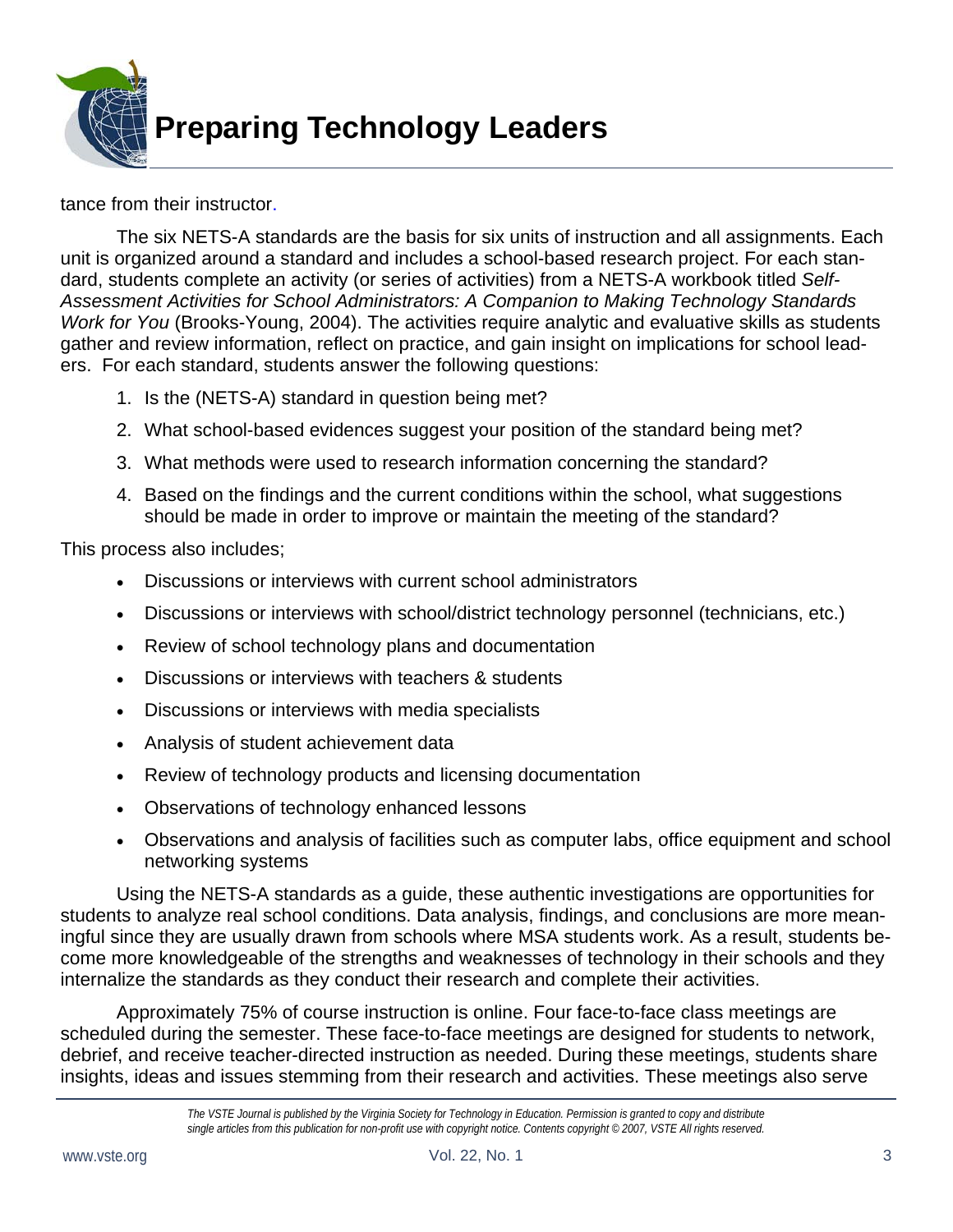

as opportunities for the skill building on specific software needs and help in the development of electronic portfolios which they use and expand throughout their coursework and internship experiences.

As a part of their online instruction, students participate in online discussions on supplemental readings which focus on current topics and issues in educational technology integration, innovation, and leadership. Weekly online work also includes technology application activities that range from reviewing and creating educational wikis and blogs, to using pivot tables to understand data. Additionally, students and faculty engage in frequent synchronous and asynchronous forms of communication via online course management system tools. These include emails, instant messaging, internet chat, and electronic submission and grading of assignments.

#### *Perspectives of Students & Instructors*

 Student responses collected from anonymous end of course evaluations have revealed a high level of satisfaction and usefulness with the curriculum. Anecdotal data gathered from follow-up discussions with students after course completion indicated high approval and relevancy of the course content and delivery. Examples of student remarks included;

"I would have never understood these standards on this level without working in the schools."

"I was surprised at the information I gathered from the school during my research into the standards."

"As a new assistant principal, my principal asked me to make recommendations concerning future technology budgets and I was able to do this from my knowledge of the standards and school data."

The format was also a good fit for the personal lives of these students. As graduate students in a school administration program, all of these individuals were adults with personal or family situations outside of the school setting. The online format allowed students to have more flexibility in managing their time and completing their work tasks. The development of the students' technology informational and literacy skills allowed them to work and learn without the rigidity of traditional scheduling or timeframes as they completed their work.

Professors who taught the course considered the new format to be both challenging and rewarding. The development of a new course with online and school-based components requires a significant commitment of time and can be problematic. Site-based assignments can create unexpected issues in delivering courses predicated on contextual engagement. For example, if the assignment required the student to interview a principal and the administrator who was out of town, the student would have to seek an alternative source of input (sometimes less informed) or would need to wait until the following week. Another example of a site-based issue included the need to find documentation such as technology plans and equipment records or software licenses. Students would often have to deal with missing or improperly filed paperwork, causing them to spend more time "looking" and less time analyzing their findings. These are typical imperfections that occur in

*The VSTE Journal is published by the Virginia Society for Technology in Education. Permission is granted to copy and distribute single articles from this publication for non-profit use with copyright notice. Contents copyright © 2007, VSTE All rights reserved.*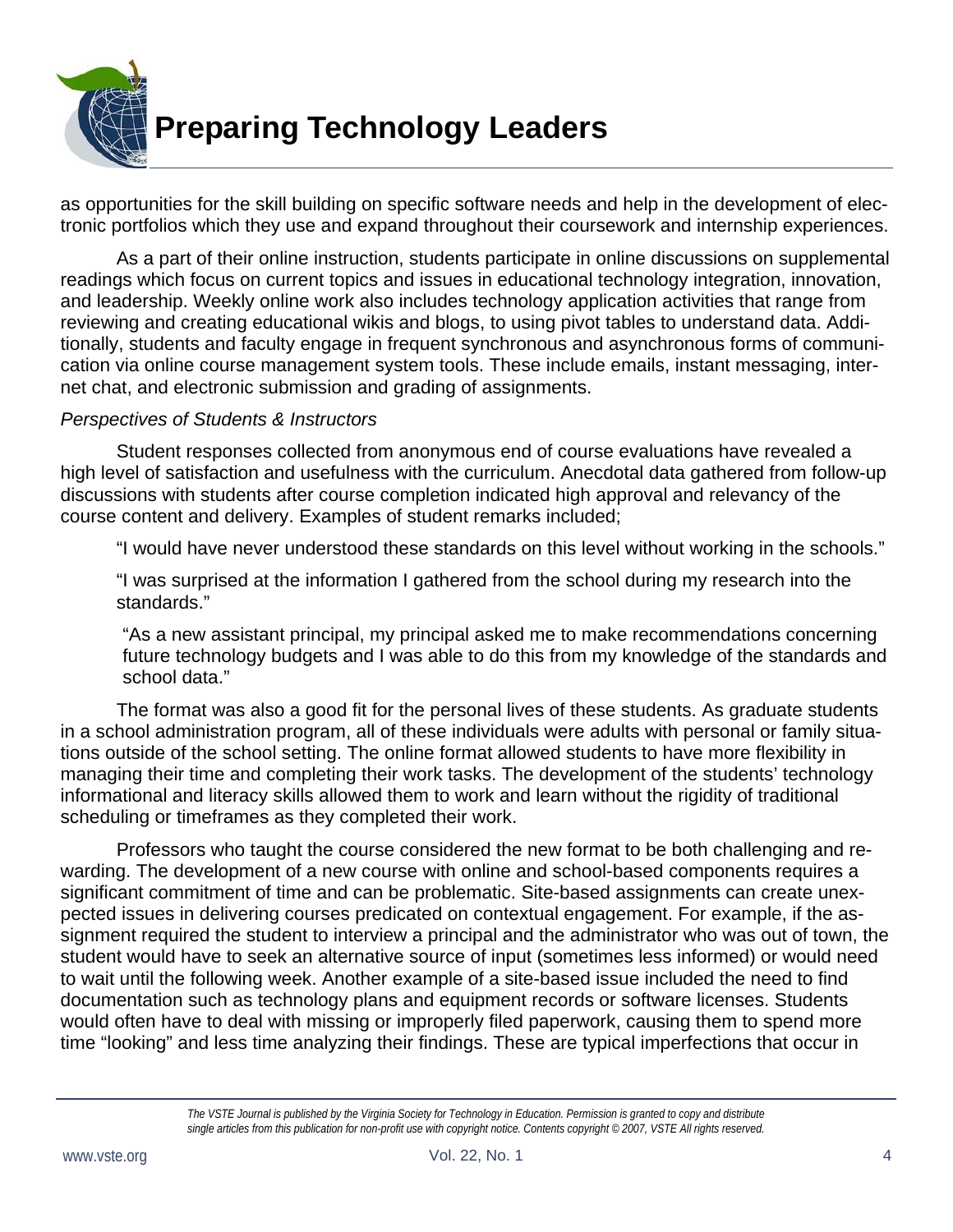

real-world learning experiences. Many of these situations are easily navigated by students and have unique encumbrances which must often be handled carefully and creatively.

#### *Impact on School Administration Programs and Future School Leaders*

In the Fall of 2007, program revisions were made based on formal and informal data collected from graduates of this school administration program. Students repeatedly sent the message to faculty that, "This course should be one of our first classes." Students clearly indicated that the course had value and merit for future school leaders and could be helpful as they complete subsequent courses. As a result, "Technology for School Leaders," is now offered during the first semester of the MSA program. By enrolling in the course at the beginning of the school administration program, students benefit from an understanding of the NETS-A standards and technology leadership throughout their coursework, and gain valuable skills in technology applications that will be useful to them in other courses.

"Technology for School Leaders" emphasizes the importance of technological literacy as a school leader. This course also places emphasis in the importance and recognition of the NETS-A standards. Based on the high level of student affirmation and appreciation, additional initiatives have been developed and adopted in the MSA program. These include an increase in online course components in other classes, increased faculty modeling of technology integration, and continued development of an electronic portfolio. As national and state accountability mandates require schools to provide high quality instruction and support services for all students, the integration of technology into school administration programs assists future school leaders in achieving their goals.

### **References**

- Broad Foundation. (2003). Better leaders for America's schools: A manifesto. Washington, D.C. Retrieved September 1, 2007 from: http://www.broadfoundation.org
- Brooks-Young, S. (2004). *Self-assessment activities for school administrators: A companion to making technology standards work for you*. International Society for Technology in Education, Eugene, OR: Corwin Press.
- National Center for Education Statistics (2005). NCES 2005-025, Tables 80 and 84. Retrieved June 9, 2007 from: http://nces.ed.gov/programs/digest/d03/list\_tables.asp
- NETS-A. (2000). *National educational technology standards for administrators*. International Society for Technology in Education, Eugene, OR. Retrieved June 5, 2007 from: http://www.iste.org/
- Picciano, A. (1998). *Educational leadership and planning for technology*. Upper Saddle River, NJ: Merrill Prentice Hall.

*The VSTE Journal is published by the Virginia Society for Technology in Education. Permission is granted to copy and distribute single articles from this publication for non-profit use with copyright notice. Contents copyright © 2007, VSTE All rights reserved.*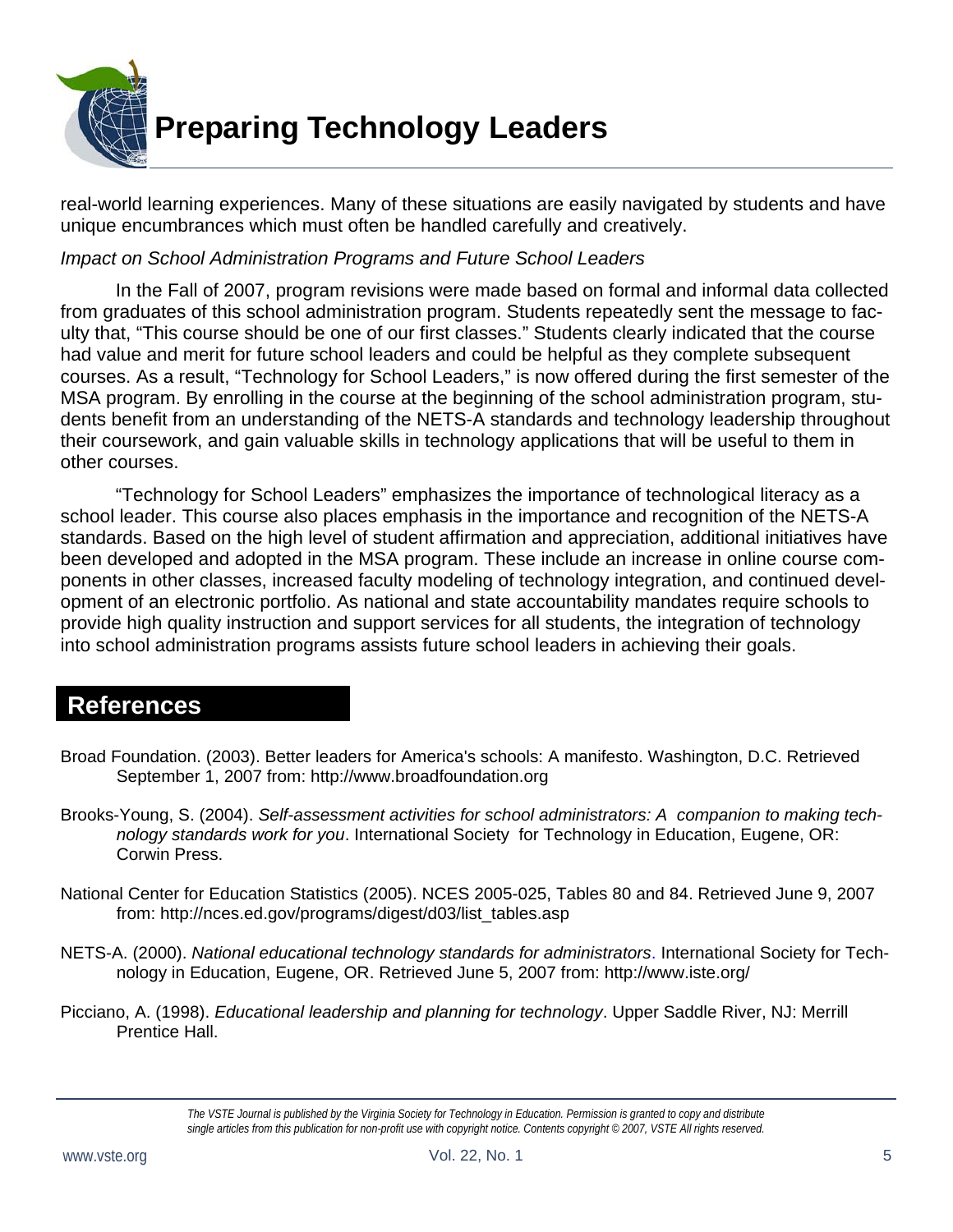

- Shelly, G., T. Cashman, G. Gunter, R. Gunter*.* (2006). *Integrating technology and digital media in the classroom*. Boston, MA: Thomson.
- The Education Schools Project. (2005). *Report #1: Educating school leaders*. Retrieved June 9, 2007 from: http://www.edschools.org/

### **About the Authors**

**Jeremy Dickersen, Ed.D.** is an Assistant Professor at East Carolina University in Greenville, NC. He can be reached at dickersonje@ecu.edu.

**Howard Coleman, Ed.D.** is an Assistant Professor at the University of North Carolina Wilmington, NC. He can be reached at colemanh@uncw.edu.

**Tamara M. Walser, Ph.D.** is an Assistant Professor at the University of North Carolina Wilmington, NC. She can be reached at walsert@uncw.edu.